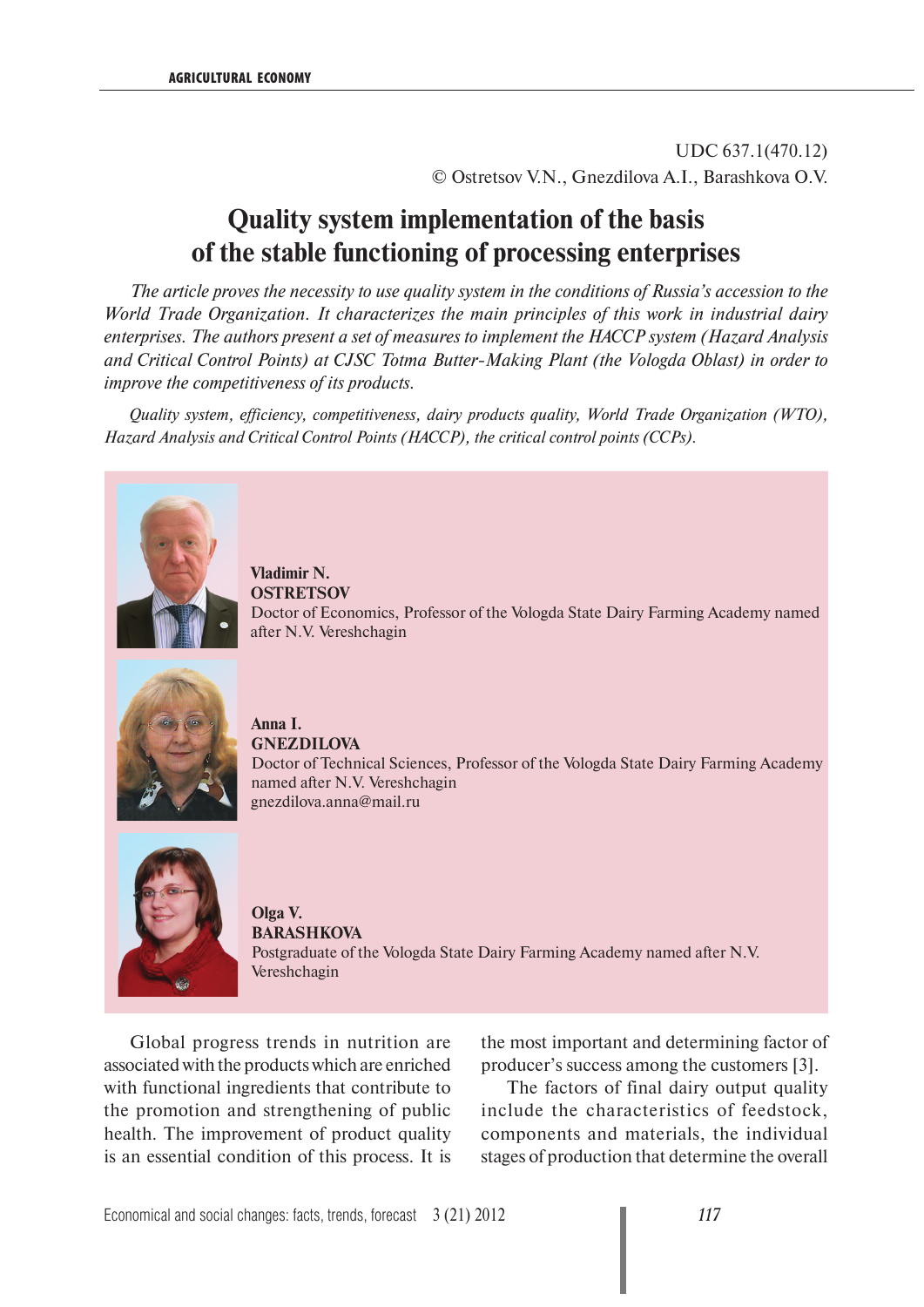quality level of technological processes, as well as clear control system operation at all the stages of production.

The development of single standards and requirements for product safety is necessary for the members of the Customs Union – Russia, Belarus and Kazakhstan – in order to protect their markets from low-quality imports and reduce of trade barriers for their products and services within the scope of the Common Economic Space that has been formed since January 1, 2012.

The harmonization of technical regulations and standards of the Customs Union and the Single Economic Space will be conducted within the European legislation. It is one of the most important questions for Russia's accession to the World Trade Organization (WTO). Moreover, the problem of WTO should be seen as the problem of protecting domestic markets and the contest for the expansion into foreign markets. This applies primarily to the agricultural and food industries. According to the unanimous opinion of most experts, politicians and state figures, these branches will be the most vulnerable sectors in the first years of Russia's membership in WTO.

Meanwhile, the analysis shows that a lot of Russian enterprises haven't come to the point of this organization's requirements, so they are poorly prepared for Russia's entry into WTO. In this connection it should be noted that Russian companies have already entered the zone of risk; the current state of affairs urge them to think about competitiveness. The growing competition of foreign companies on the Russian domestic market and the low competitiveness of domestic products on the foreign market cause significant economic and social problems. The accession to WTO may increase these problems greatly if we don't reconstruct quality management and don't use the best international and national experience to improve the organization of production. As for the export ambitions of some enterprises, they will have to be left behind [4].

Upon the accession to WTO, many companies and the whole industries couldn't meet competition because of the influx of overseas goods and services which are often cheaper and of better quality. Western foodstuffs, which are well-subsidized and more competitive, will displace Russian products due to their amount and affordability, as it takes place in Ukraine. This will lead to the lack of domestic foodstuff competitiveness and consumer debalance in favor of imported chicken legs, stale meat, dairy products, etc.

According to expert estimates, only 25% of domestic enterprises can be able to compete with foreign producers on the domestic market, especially after the significant reduction of some customs duties.

Today, quality management system is one of the main methods to produce competitive products. Of course, this system should be effective. World experience in quality control management shows that the stable quality of a product can not be achieved without the stabile quality of raw materials. Therefore, there is a trend to closer cooperation between the manufacturers and suppliers of raw materials and component parts. This is true both for developed and developing countries, though these trends are different there. It is no coincidence that the international standard offers the procedure of choosing a supplier as an element of quality assurance system [6].

The cost of quality has a direct impact on the cost price for goods  $-$  a key competitive factor. The systematic analysis of these costs in order to optimize them is an integral part of enterprise's quality programs. The role of top management is undeniable in creating such a climate in the team, when the principle of "first and foremost quality" isn't just a slogan.

For over three decades the tasks of creating high-quality products have been solved in the world through the quality control system. Nowadays, the principles of quality management, which are influenced by the development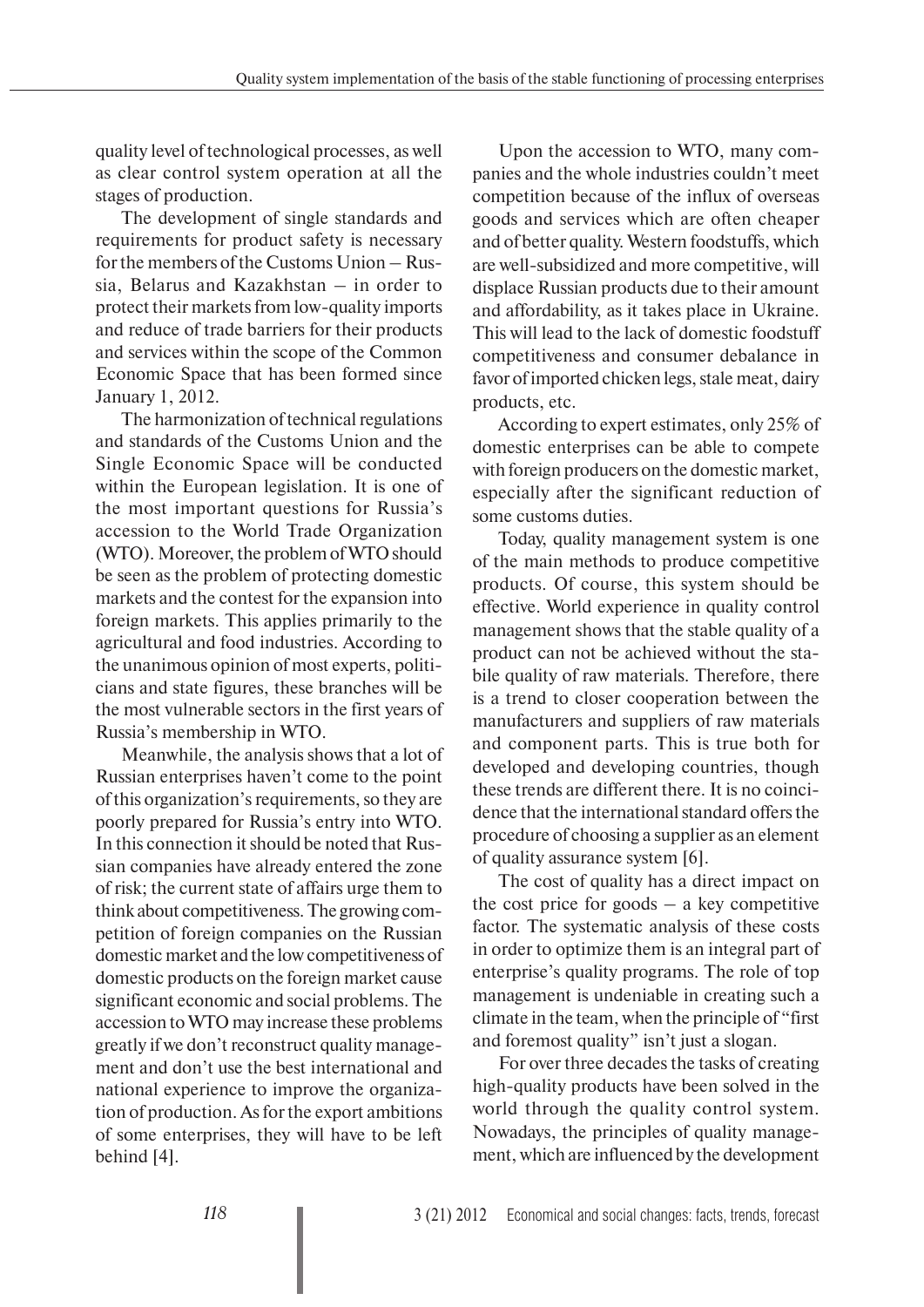of economic, cultural and political systems of the country, are quite diverse. As for the quality assurance methods, the long-standing international practice shows that they are similar and some main trends can be pointed out in this connection [2].

Japanese scientist H. Taguchi expressed the essence of modern quality assurance methods in the following statements:

1. It is necessary to assess the damage that poor-quality products can inflict on the society. In this case we take into account the damage caused by finished products (refusals, injuries, accidents, impossibility of own functions performance, failure to meet customer requirements) and the damage in the production of defective products (waste of time, overhead energy, strength and toxicity of some manufacturing processes). It is necessary to take into account the amount of such damages in calculating the preventive costs of quality.

2. A company should continually improve production quality and reduce costs in order to produce competitive goods. It is necessary to take into account the fact that customer requirements increase constantly. This fact should be considered when developing a firm's strategy.

3. The main purpose of the program on improving products' quality must be the permanent reduction in the differences between the product quality indicators and characteristics specified by a customer. This task is associated with the regular improvement of metrological service.

4. The damage, which is suffered by a customer because of failure to comply with his requirements, is proportional to the square of deviation value of quality indicators. This must be taken into account when setting the requirements for the quality of production processes.

5. The quality and cost prices of finished product are mainly determined by the quality of design and technology. Therefore, it is necessary to focus on the requirements for the quality of finished products in designing and planning production process and control methods.

6. The deviation of product performances from the specified characteristics of product quality should be reduced during the development period and prototype tests.

7. It is necessary to identify the dependence of operational characteristics on other parameters of a product and technological process and plan an experiment based on statistical calculations using this dependence [5].

The HACCP system (Hazard Analysis and Critical Control Points) is the main model of quality management and food safety in the developed countries. The HACCP concept was developed in the early 80-ies of the XX century in the United States. The implementation of HACCP began in the European Union with the adoption of the Directive 93/43/EEC on the Hygiene of Foodstuffs. Then these countries developed national documents regulating the requirements of the HACCP system and the procedures for its development. The HACCP system had become the mandatory requirement in the U.S., Canada and most European Union countries by 2000. In 2004 the European Parliament and the Council of the European Union adopted the Regulation on the Hygiene of Foodstuffs instead of the Directive 93/43/ EEC. According to Article 6, the executive agencies of the European countries should recognize as necessary the certification of the HACCP system that is carried out by competent authorities, i.e. by authorized governments of the countries in which they are located. In Russia the All-Russian Research Institute of Standards developed the State Standard R 51705.1-2001 "Quality systems. HACCP principles for food products quality management. General requirements" that was enacted on July 1, 2001. In the same year the State Standard developed and implemented the System of Voluntary Certification HACCP. Eleven certification agencies are operating today within the scope of this system.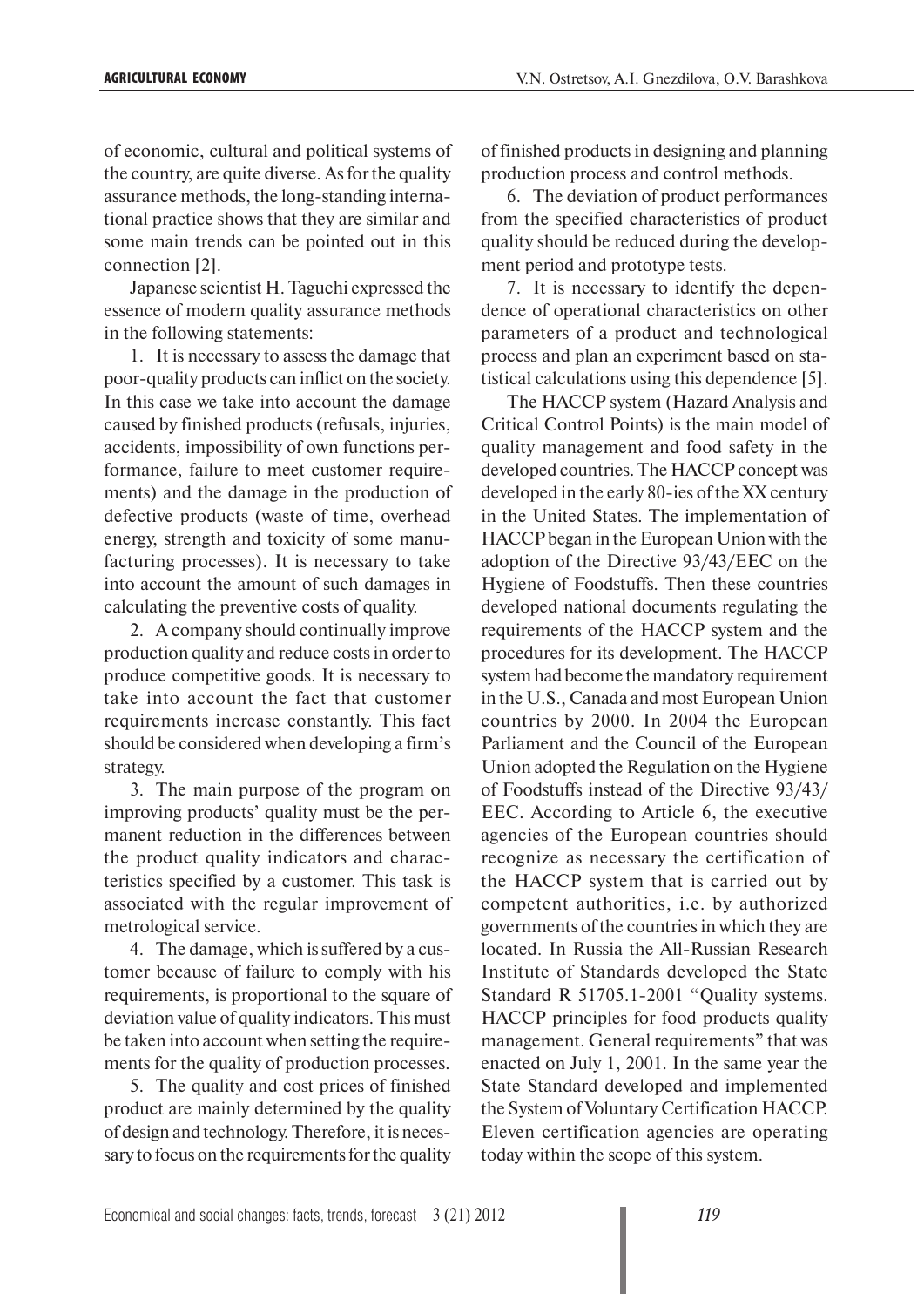As for food industry enterprises, HACCP is a system which allows the companies to direct their resources and efforts to the critical zones of production and, at the same time, it reduces the risk of manufacturing and selling a dangerous product. However, this system is a strong evidence of the fact that the producer provides all the conditions which guarantee the stable production of quality and safe products.

The modern HACCP system is based on seven principles, the consequent implementation of which allows the producers to develop, implement and successfully manage this system at the enterprise:

**•** Principle 1: Conduct a hazard analysis.

**•** Principle 2: Identify critical control points (CCPs).

**•** Principle 3: Establish critical limits for each critical control point.

**•** Principle 4: Establish critical control point monitoring requirements.

• Principle 5: Establish corrective actions.

**•** Principle 6: Establish record keeping procedures.

**•** Principle 7: Establish procedures for ensuring the HACCP system is working as intended.

The rapid expansion, general acceptance and extensive use of the HACCP system in the industrial experience can be explained by a number of advantages for the organizations which use it.

There are the following internal benefits of HACCP implementation:

 $\checkmark$  the basis of HACCP is a system approach to the parameters of food safety at all stages of life cycle – from processing raw materials to final consumer use of the product;

 $\checkmark$  the use of preventive measures rather than belated attempts to rework and withdraw products;

 $\checkmark$  the unambiguous determination of the responsibility for ensuring food safety;

 $\checkmark$  the exact identification of critical processes and focusing the main resources and efforts of the company on them;

 $\checkmark$  significant saving due to the reduction of the share of manufacturing defects in the total production volume;

 $\checkmark$  documentary evidence proving reliance upon the safety of foodstuffs that is particularly important when analyzing complaints and litigations.

There are the following external benefits of HACCP implementation:

 $\triangleright$  consumer confidence in products;

 $\triangleright$  the possibility of entering new markets, including the international ones, and expanding the present outlets;

 $\triangleright$  additional benefits for the participation in major tenders:

 $\triangleright$  improved competitiveness of a company's production;

 $\triangleright$  increased investment attractiveness of an enterprise;

 $\triangleright$  reducing the number of reclamations by providing stable quality of products;

 $\triangleright$  building up the reputation for producing quality and safe foodstuffs [7].

We have developed a working program of measures aimed at the implementation of the HACCP system at CJSC Totma Butter-Making Plant. It is located in the Totma District of the Vologda Oblast. The main activities of the company involve milk purchasing and processing. The plant is specialized in producing whole-milk foodstuffs. The main performance indicators of the plant in 2009 – 2010 are presented in *tables 1 and 2*.

The production volume decreased by 17.23% in 2010 as compared with 2009. The decline in whole-milk production is associated with the insufficient supply of feedstock.

There is the largest share of milk, curd and kefir in the output of products because they are the most popular foodstuffs. The company is going to expand the output of dairy products in future.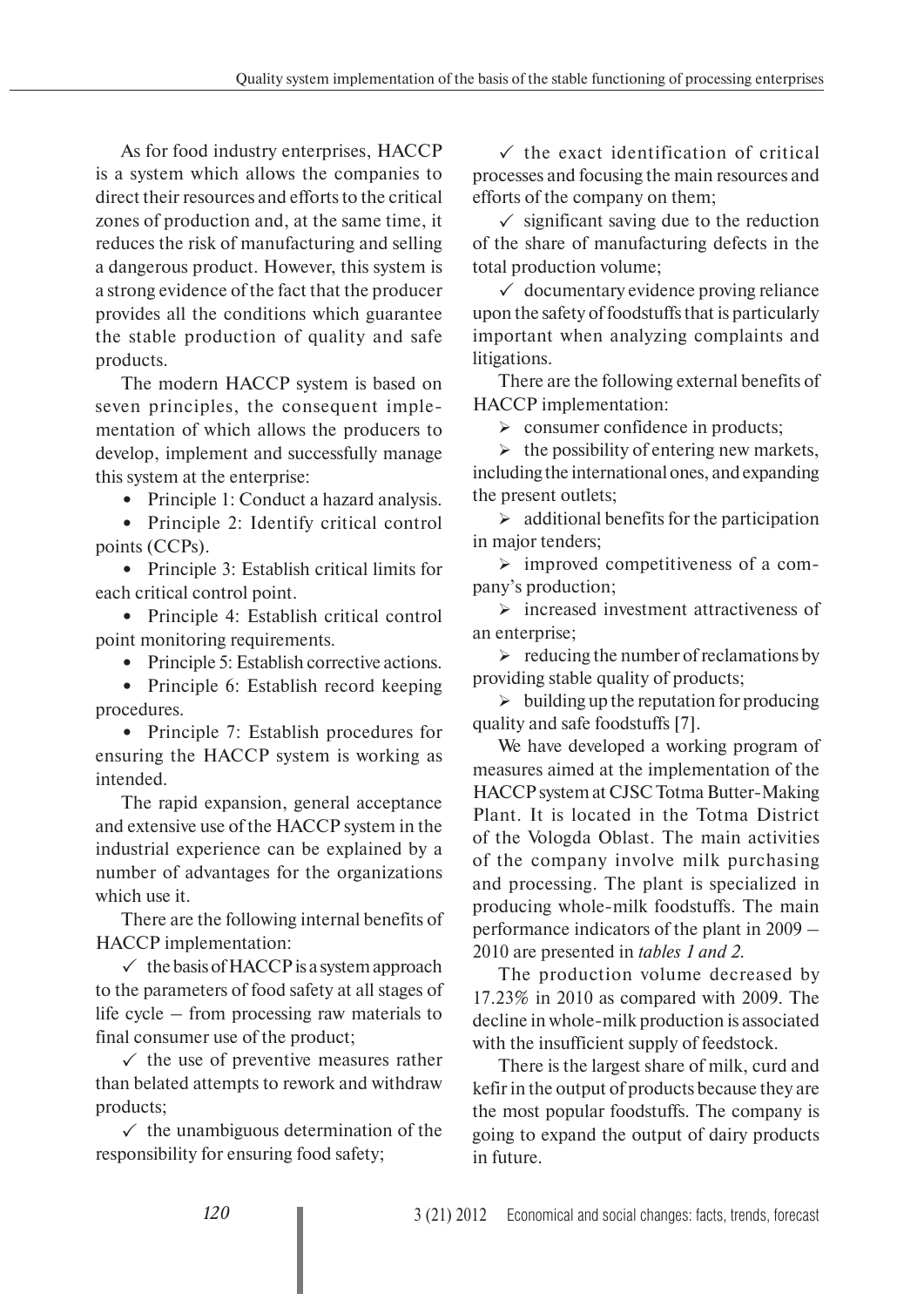|               |           | 2009          |           | 2010          | Deviation |        |  |
|---------------|-----------|---------------|-----------|---------------|-----------|--------|--|
| Product       | Volume, t | $\frac{0}{0}$ | Volume, t | $\frac{0}{0}$ | $(+;-)$   | $\%$   |  |
| Milk          | 1152.00   | 58.92         | 977.49    | 60.40         | $-174.51$ | 84.85  |  |
| Kefir         | 175.70    | 8.98          | 207.85    | 12.84         | 32.15     | 118.30 |  |
| Sour cream    | 108.10    | 5.53          | 90.70     | 5.60          | $-17.40$  | 83.90  |  |
| <b>Butter</b> | 116.80    | 5.97          | 71.52     | 4.42          | $-45.28$  | 61.23  |  |
| Curd          | 392.20    | 20.06         | 259.69    | 16.05         | $-132.51$ | 66.21  |  |
| Cheese        | 10.50     | 0.54          | 11.19     | 0.69          | 0.69      | 106.57 |  |
| Total         | 1955.30   | 100.00        | 1618.44   | 100.00        | $-336.86$ | 82.77  |  |

Table 1. Output volume and product mix in CJSC Totma Butter-Making Plant

| Indicator                      | 2009       | 2010     | Deviation, $(+;-)$ |
|--------------------------------|------------|----------|--------------------|
| Cost price, thsd. rub.         | 131704.40  | 81702.00 | $-50002.40$        |
| Sales proceeds, thsd. rub.     | 120604.00  | 73531.00 | -47073.00          |
| Profit (loss), thsd. rub.      | (12762.00) | (695.00) | +12067.00          |
| Profitability of production, % | $-9.7$     | $-0.9$   | 8.8                |
| Profitability of sale, %       | $-10.05$   | $-0.9$   | 9.15               |

Unfortunately, a product range is quite narrow now, there is a lack of secondary raw milk products (they use little buttermilk and whey for normalization but the main amount of secondary milk is flown away through sewers. Nowadays, new products with various fillers and high biological and nutritional value are in great demand [1].

These figures show that the production was unprofitable both in 2009 and 2010. CJSC Totma Butter-Making Plant is inefficient. It is necessary to arrange special activities aimed at preventing and reducing damage and losses and increasing investment profit.

The main sources of profit are increased sales, reduced production costs, improving the quality of commodity output. The most important strategic goal of the company CJSC Totma Butter-Making Plant is an increase in the competitiveness of production sold in the markets.

The implementation program of the HACCP system can be considered in the case of the plant's curd production.

CJSC Totma Butter-Making Plant produced curd using traditional vats until 2005. The equipment was both physically outdated and obsolescent. The mechanization of curd making process was excluded. In addition, the produced curd did not always satisfy the requirements: there were the significant deliveries of raw milk of poor quality, so it was necessary to reduce the risk of secondary contamination and extraneous microflora growth in the finished products.

The curd production line by "Alpma" was run at the plant in 2005. The main difference between the curd production line and the traditional patterns of production is fully mechanized process that ensures high hygienic indicators and, consequently, increased shelf life of this product.

Dynamics of curd production by CJSC Totma Butter-Making Plant in 2006 – 2010 is presented in *table 3*.

The average level of dynamics range in that period:

$$
y = \frac{\sum y_i}{n} = \frac{142423.00}{5} = 28484.60
$$
thsd. rub.

Absolute average annual increase:

$$
\Delta y = \frac{\sum \Delta y_i}{n-1} = \frac{20890.00}{4} = 5222.50
$$
 thsd. rub.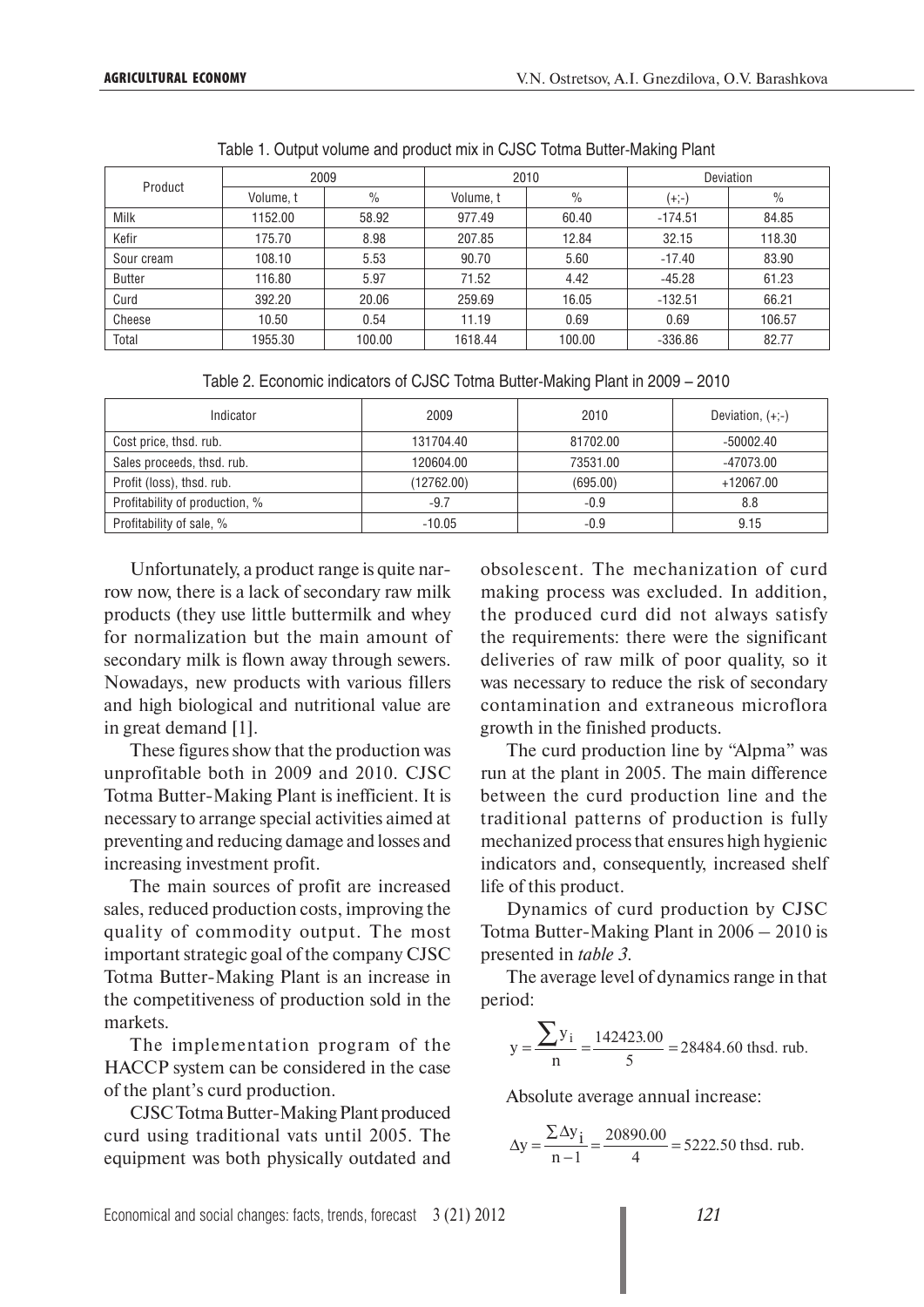Quality system implementation of the basis of the stable functioning of processing enterprises

| Year  | Commodity output at        | Absolute increase |             | Growth rate, % |       | Rate of increase, % |         |
|-------|----------------------------|-------------------|-------------|----------------|-------|---------------------|---------|
|       | current prices, thsd. rub. | Basic             | Chain       | Basic          | Chain | Basic               | Chain   |
| 2006  | 11231.00                   |                   |             |                |       |                     |         |
| 2007  | 21205.00                   | 9974.00           | 9974.00     | 188.8          | 188.8 | 88.8                | 88.8    |
| 2008  | 31520.00                   | 20289.00          | 10315.00    | 280.7          | 148.6 | 180.7               | 48.6    |
| 2009  | 46346.00                   | 35115.00          | 14826.00    | 412.7          | 147.0 | 312.7               | 47.0    |
| 2010  | 32121.00                   | 20890.00          | $-14225.00$ | 286.0          | 69.3  | 186.0               | $-30.7$ |
| Total | 142423.00                  |                   | 20890.00    |                |       |                     |         |

Table 3. Dynamics of curd production in 2006 – 2010

Growth coefficient:

$$
C_g = n - \sqrt{\frac{n}{PC_i}} = \sqrt[4]{1.888 \cdot 1.486 \cdot 1.470 \cdot 0.693} \approx 1.300.
$$

 The curd production volume increased by 186% in 2010 as compared with 2006. But the company has significant reserves to improve the efficiency of curd production which are provided for in the HACCP system implementation at the plant during the period from 2012 to 2014.

Before developing the HACCP plan, the company's management has informed the entire engineering staff about their intentions. The personnel should fully share the idea of implementing the HACCP plan.

Production control at CJSC Totma Butter-Making Plant is effected by technical and microbiological control services, as their goal is ensuring production in strict accordance with the standards, improving taste and nutritional quality, increasing storage quality on the base of adherence to all technological modes of production.

In order to control quality we conducted researches and identified critical control points. The purpose of this phase was to determine the points, steps or procedures that can be applied to control, making it possible to prevent the hazards, eliminate or reduce them down to acceptable levels. There are the following examples of critical control points: thermal processing, cooling, chemical residues test for the ingredients, control over the structure of products, metal contamination test for products.

Critical control points have been set at the plant in accordance with the recommendations of the State Standard R 51705.1-2001 by the "decision tree" method.

Critical control points for incoming inspection of feedstock are shown in *table 4*.

In order to determine critical control points of the production process it was necessary to answer each question sequentially for every stage, where significant hazards had been identified, and for each hazard. Critical control points of the production process are shown in *table 5*.

The production process hazards were divided into the groups *(tab. 6)*.

Thus, five critical control points were identified:

– 1 CCP – spoilage microorganisms;

– 2 CCP – pathogenic and conditionally pathogenic microorganisms;

– 3 CCP – chemical toxicants in the environment;

– 4 CCP – radioactive elements;

– 5 CCP – extraneous impurities.

Monitoring system was developed for each critical control point in order to carry out planned observations and measurements which were necessary for the early detection of critical limits violations and the implementation of appropriate preventive or corrective effects (process setting-up).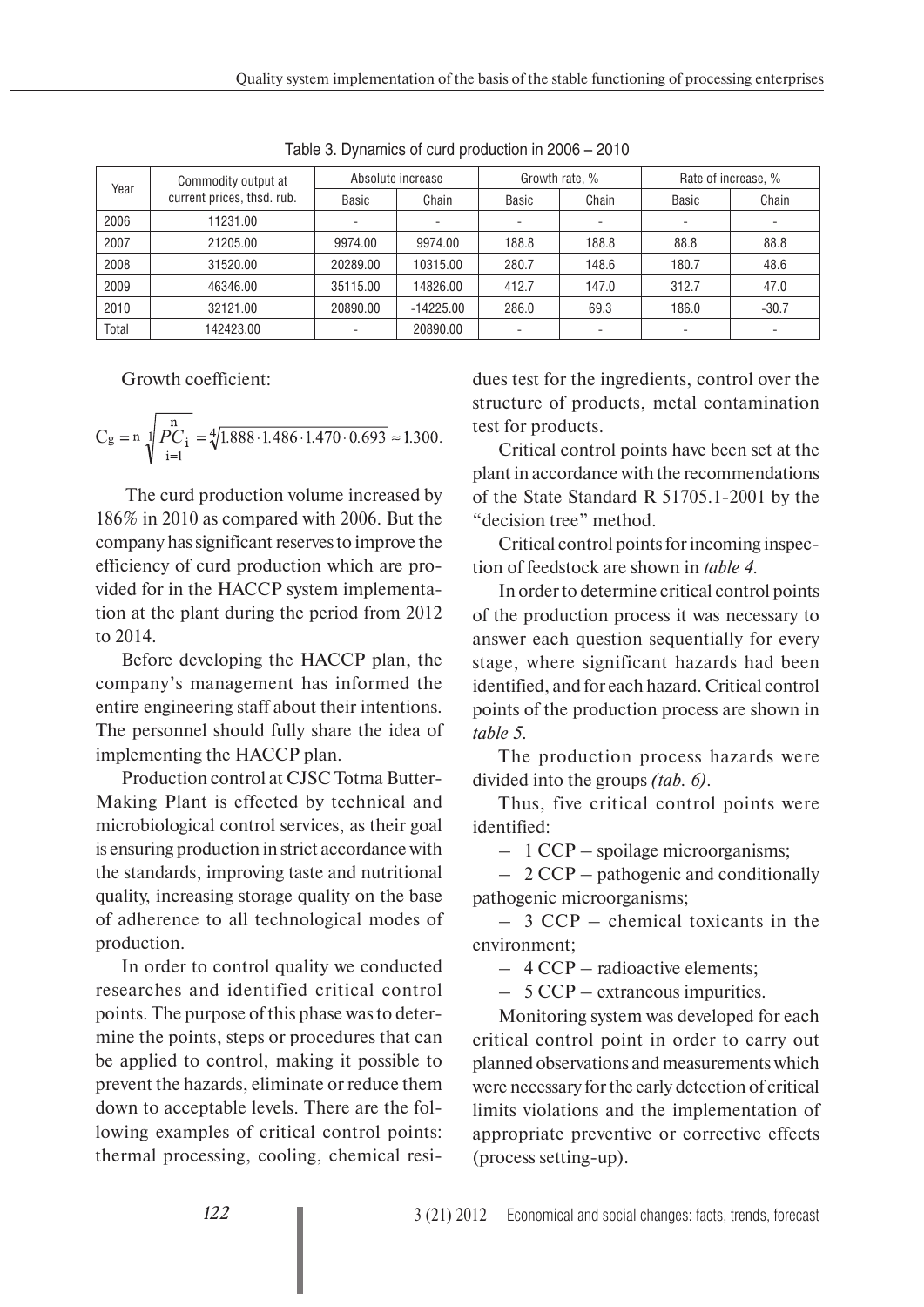| Name of feedstock   | Hazard                                                   | <b>B1</b> | B <sub>2</sub> | <b>CCP</b>              |
|---------------------|----------------------------------------------------------|-----------|----------------|-------------------------|
| Raw milk            | <b>Toxic elements</b>                                    | Yes       | No             | CCP(N <sub>2</sub> 1)   |
|                     | Pesticides                                               | Yes       | N <sub>0</sub> | CCP (No2)               |
|                     | Antibiotics                                              | Yes       | No             | CCP(N <sub>2</sub> 3)   |
|                     | Radionuclides                                            | Yes       | No             | CCP (No4)               |
|                     | Coliform bacteria                                        | Yes       | No             | CCP(N <sub>2</sub> 5)   |
|                     | Quantity of mesophilic aerobes and facultative anaerobes | Yes       | No             | CCP (N <sub>2</sub> 6)  |
|                     | Pathogens, including salmonella                          | Yes       | No             | CCP (N <sub>2</sub> 7)  |
|                     | L.monocytogenes                                          | Yes       | N <sub>0</sub> | CCP (N <sub>2</sub> 8)  |
| Auxiliary feedstock | <b>Toxic elements</b>                                    | Yes       | No             | CCP (No9)               |
|                     | Pesticides                                               | Yes       | No             | CCP (N <sub>2</sub> 10) |
|                     | Radionuclides                                            | Yes       | No             | CCP(N <sub>2</sub> 11)  |
|                     | <b>Mycotoxins</b>                                        | Yes       | No             | CCP(N <sub>2</sub> 12)  |
|                     | <b>Nitrates</b>                                          | Yes       | No             | CCP(N <sub>2</sub> 13)  |
|                     | Quantity of mesophilic aerobes and facultative anaerobes | Yes       | N <sub>0</sub> | CCP(N <sub>2</sub> 14)  |
|                     | Coliform bacteria                                        | Yes       | No             | CCP(N <sub>2</sub> 15)  |
|                     | Staphylococcus aureus                                    | Yes       | No             | CCP(N <sub>2</sub> 16)  |
|                     | Pathogens, including salmonella                          | Yes       | No             | CCP (No17)              |
|                     | Mold                                                     | Yes       | No             | CCP(N <sub>2</sub> 18)  |
|                     | Yeast                                                    | Yes       | No             | CCP(N <sub>2</sub> 19)  |
|                     | Minor impurities                                         | Yes       | Yes            | Absent                  |

Table 4. Critical control points of incoming feedstock (incoming inspection)

The absence of unacceptable risk ensures frequency of monitoring procedures.

All registered data and documents related to the monitoring of critical control points must be signed by performers and registered in HACCP worksheets.

Corrective actions aimed at the violations of critical limits should be established and documented for each critical control point.

We have studied two competing products by 5 parameters (external qualities, taste, package security, market outlet, enterprise's prestige) of the elements of HACCP quality management system in points on a 5-point scale *(tab. 7)*.

The coefficient of competitiveness can be calculated by the formula:

 $C = (5 \times 35 + 5 \times 20 + 4 \times 15 + 4 \times 20 + 3 \times 10)$ /  $/(5 \times 35 + 5 \times 20 + 4 \times 15 + 5 \times 20 + 4 \times 10) =$  $= 445/475 = 0.94$ ;

 $C < 1$  – low competitive products.

The introduction of the HACCP system will improve package security, expand market outlet and increase enterprise's prestige *(tab. 8)*.

There is the following calculation of the competitiveness coefficient:

$$
C = (5 \times 35 + 5 \times 20 + 5 \times 15 + 5 \times 20 + 5 \times 10) /
$$
  

$$
/(5 \times 35 + 5 \times 20 + 4 \times 15 + 5 \times 20 + 4 \times 10) =
$$
  

$$
= 500 / 475 = 1.05.
$$

 $C > 1 -$  high competitive products.

So, the implementation of the elements of the HACCP system is efficient and positive for an enterprise's activity.

The elements of production quality system have been implemented at CJSC Totma Butter-Making Plant since 2012. In order to analyze the cost of quality we have defined four groups of costs for the next three years *(tab. 9)*.

Table 9 shows that the structure of cost is changing. The shares of cost of controlling, internal and external costs of defective products are decreasing, while the cost of preventive measures is rising. The most important object of control is the percentage of quality assurance cost *(figure)*.

Indeed, if the quality management system functions, it reduces the amount of defective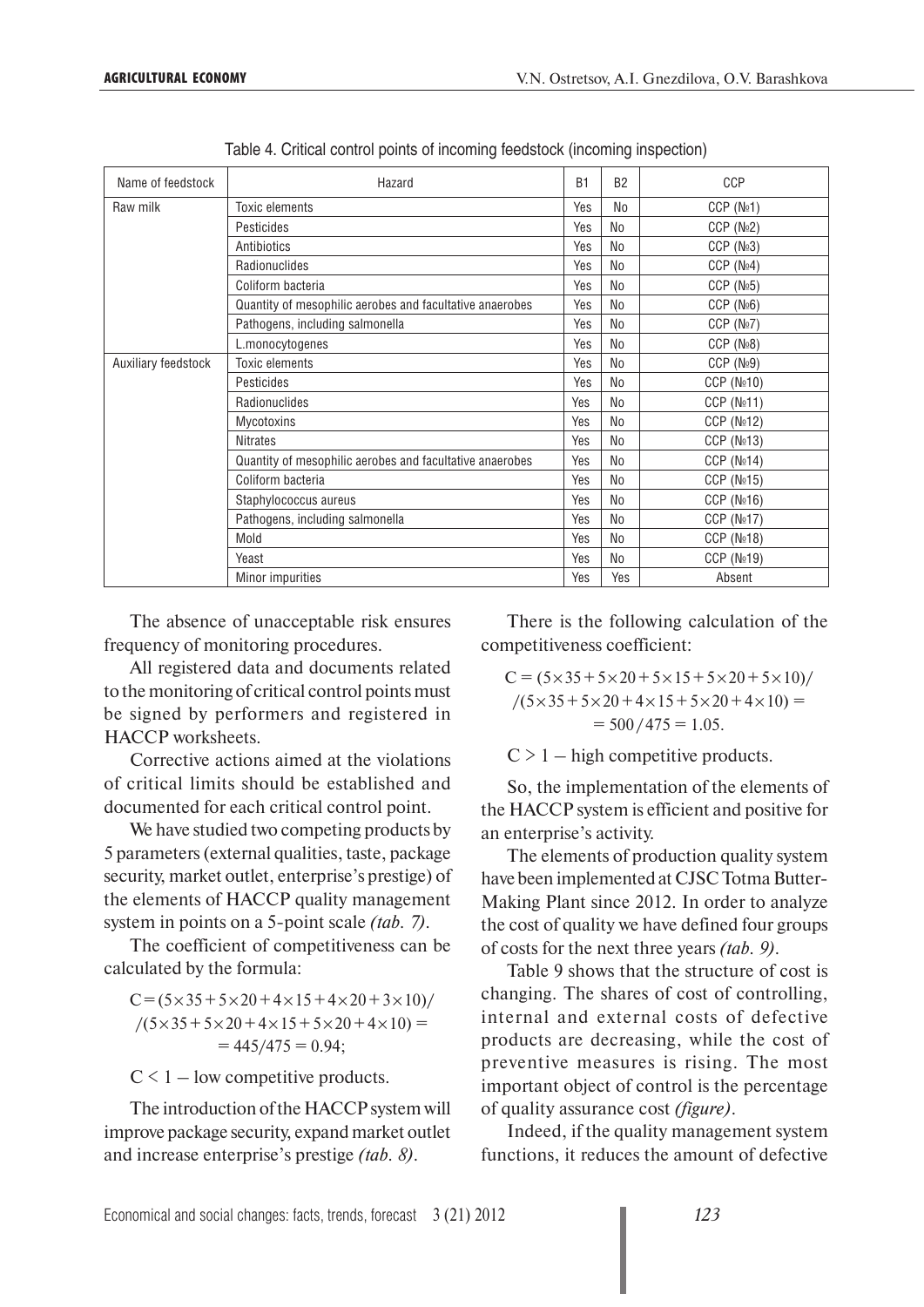| Stage of        |                                                          | Availability   |                              |                              |                              |                        |  |
|-----------------|----------------------------------------------------------|----------------|------------------------------|------------------------------|------------------------------|------------------------|--|
| technological   | Hazard                                                   | Close          | Insigni-                     | Signi-                       | Critical                     | CCP                    |  |
| process         |                                                          | to zero        | ficant                       | ficant                       |                              |                        |  |
|                 | Coliform bacteria                                        | No             | $\qquad \qquad \blacksquare$ | $\qquad \qquad -$            | $\overline{\phantom{0}}$     | Absent                 |  |
| Cleaning and    | Quantity of mesophilic aerobes and facultative anaerobes | No             | $\overline{\phantom{a}}$     | $\overline{\phantom{a}}$     | $\overline{\phantom{a}}$     | Absent                 |  |
| cooling         | Pathogens, including salmonella                          | <b>No</b>      | $\overline{\phantom{a}}$     | $\bar{\phantom{a}}$          | $\qquad \qquad \blacksquare$ | Absent                 |  |
|                 | L.monocytogenes                                          | <b>No</b>      | $\qquad \qquad \blacksquare$ | $\qquad \qquad -$            | $\overline{\phantom{a}}$     | Absent                 |  |
|                 | Quantity of mesophilic aerobes and facultative anaerobes | <b>No</b>      |                              | $\overline{\phantom{0}}$     |                              | Absent                 |  |
| Pasteurization  | Pathogens, including salmonella                          | No             | $\qquad \qquad \blacksquare$ | $\overline{\phantom{0}}$     | $\overline{a}$               | Absent                 |  |
| and             | Coliform bacteria                                        | <b>No</b>      | $\overline{a}$               | $\overline{a}$               | $\overline{a}$               | Absent                 |  |
| normalization   | L.monocytogenes                                          | No             | $\overline{a}$               | $\overline{a}$               | $\overline{a}$               | Absent                 |  |
|                 | Glass                                                    | No             | $\overline{\phantom{m}}$     | $\bar{\phantom{a}}$          | $\overline{\phantom{m}}$     | Absent                 |  |
|                 | <b>Metal filings</b>                                     | Yes            | No                           | Yes                          | No                           | CCP (No20)             |  |
|                 | Quantity of mesophilic aerobes and facultative anaerobes | N <sub>o</sub> | $\overline{\phantom{a}}$     | $\overline{\phantom{a}}$     | $\overline{a}$               | Absent                 |  |
|                 | Pathogens, including salmonella                          | No             | $\overline{a}$               | $\overline{\phantom{a}}$     | $\overline{\phantom{a}}$     | Absent                 |  |
|                 | Coliform bacteria                                        | No             | $\overline{a}$               | $\overline{\phantom{a}}$     | $\overline{\phantom{m}}$     | Absent                 |  |
| Inoculation and | L.monocytogenes                                          | No             | $\overline{\phantom{m}}$     | $\overline{\phantom{a}}$     | $\overline{\phantom{m}}$     | Absent                 |  |
| ripening        | S.aureus                                                 | <b>No</b>      |                              |                              |                              | Absent                 |  |
|                 | Yeast and mold                                           | Yes            | <b>No</b>                    | Yes                          | <b>No</b>                    | CCP(N <sub>2</sub> 21) |  |
|                 | Glass                                                    | Yes            | No                           | Yes                          | No                           | CCP(N <sub>0</sub> 22) |  |
|                 | <b>Metal filings</b>                                     | Yes            | No                           | Yes                          | No                           | CCP (No23)             |  |
|                 | Quantity of mesophilic aerobes and facultative anaerobes | No             | $\overline{\phantom{a}}$     | $\overline{\phantom{a}}$     | $\frac{1}{2}$                | Absent                 |  |
|                 | Pathogens, including salmonella                          | No             | $\overline{\phantom{m}}$     | $\bar{\phantom{a}}$          | L,                           | Absent                 |  |
|                 | Coliform bacteria                                        | No             | $\overline{a}$               | $\qquad \qquad \blacksquare$ | $\overline{\phantom{a}}$     | Absent                 |  |
| Bunch           | L.monocytogenes                                          | No             | $\overline{a}$               | $\overline{\phantom{a}}$     | ÷,                           | Absent                 |  |
| processing      | S.aureus                                                 | <b>No</b>      |                              |                              |                              | Absent                 |  |
|                 | Yeast and mold                                           | Yes            | <b>No</b>                    | Yes                          | No                           | CCP(N <sub>0</sub> 24) |  |
|                 | Glass                                                    | No             |                              |                              |                              | Absent                 |  |
|                 | Metal filings                                            | Yes            | No                           | Yes                          | No                           | <b>CCP (No25)</b>      |  |
|                 | Quantity of mesophilic aerobes and facultative anaerobes | No             | $\overline{\phantom{a}}$     | $\overline{\phantom{a}}$     | ÷,                           | Absent                 |  |
|                 | Pathogens, including salmonella                          | N <sub>o</sub> | $\overline{\phantom{a}}$     | $\blacksquare$               | $\qquad \qquad \blacksquare$ | Absent                 |  |
|                 | Coliform bacteria                                        | No             | $\blacksquare$               | $\overline{\phantom{a}}$     | $\overline{\phantom{a}}$     | Absent                 |  |
| Reheating, whey | L.monocytogenes                                          | No             | $\overline{a}$               | $\overline{a}$               | $\overline{\phantom{a}}$     | Absent                 |  |
| removal         | S.aureus                                                 | No             | $\blacksquare$               | $\overline{\phantom{a}}$     | $\overline{\phantom{a}}$     | Absent                 |  |
|                 | Mold                                                     | No             | $\overline{\phantom{a}}$     | $\overline{\phantom{a}}$     | $\qquad \qquad -$            | Absent                 |  |
|                 | Glass                                                    | No             | ÷,                           | $\overline{\phantom{a}}$     | $\qquad \qquad \blacksquare$ | Absent                 |  |
| Quality control | Coliform bacteria                                        | Yes            | No                           | Yes                          | No                           | CCP (No26)             |  |
|                 | Quantity of mesophilic aerobes and facultative anaerobes | Yes            | N <sub>o</sub>               | Yes                          | <b>No</b>                    | CCP (No27)             |  |
|                 | Pathogens, including salmonella                          | Yes            | $\operatorname{\mathsf{No}}$ | Yes                          | No                           | CCP (No28)             |  |
|                 | Mold                                                     | Yes            | No                           | Yes                          | No                           | <b>CCP (No29)</b>      |  |
|                 | L.monocytogenes                                          | Yes            | No                           | Yes                          | No                           | <b>CCP (No30)</b>      |  |
| Marking and     | <b>Toxic elements</b>                                    | Yes            | No                           | Yes                          | No                           | CCP (NΩ31)             |  |
| packaging       | Antibiotics                                              | Yes            | No                           | Yes                          | No                           | <b>CCP (No32)</b>      |  |
|                 | Pesticides                                               | Yes            | $\rm No$                     | Yes                          | No                           | CCP (№33)              |  |
|                 | Radionuclides                                            | Yes            | N <sub>o</sub>               | Yes                          | No                           | CCP (No34)             |  |
|                 | Coliform bacteria                                        | Yes            | No                           | No                           |                              | Absent                 |  |
|                 | Quantity of mesophilic aerobes and facultative anaerobes | Yes            | No                           | No                           |                              | Absent                 |  |
|                 | Pathogens, including salmonella                          | Yes            | No                           | No                           | $\overline{\phantom{a}}$     | Absent                 |  |
| Transportation  | Mold                                                     | Yes            | No                           | Yes                          | No                           | <b>CCP (No35)</b>      |  |
|                 | L.monocytogenes                                          | Yes            | $\rm No$                     | No                           |                              | Absent                 |  |
|                 | Coliform bacteria                                        | Yes            | No                           | No                           | $\qquad \qquad \blacksquare$ | Absent                 |  |
|                 | Quantity of mesophilic aerobes and facultative anaerobes | Yes            | No                           | No                           | $\qquad \qquad \blacksquare$ | Absent                 |  |
|                 | Pathogens, including salmonella                          | Yes            | No                           | No                           | $\qquad \qquad \blacksquare$ | Absent                 |  |
|                 |                                                          | Yes            | No                           | No                           |                              | Absent                 |  |
|                 | Mold                                                     |                |                              |                              |                              |                        |  |
|                 | L.monocytogenes                                          | Yes            | No                           | No                           | $\qquad \qquad \blacksquare$ | Absent                 |  |

Table 5. Critical control points of the production process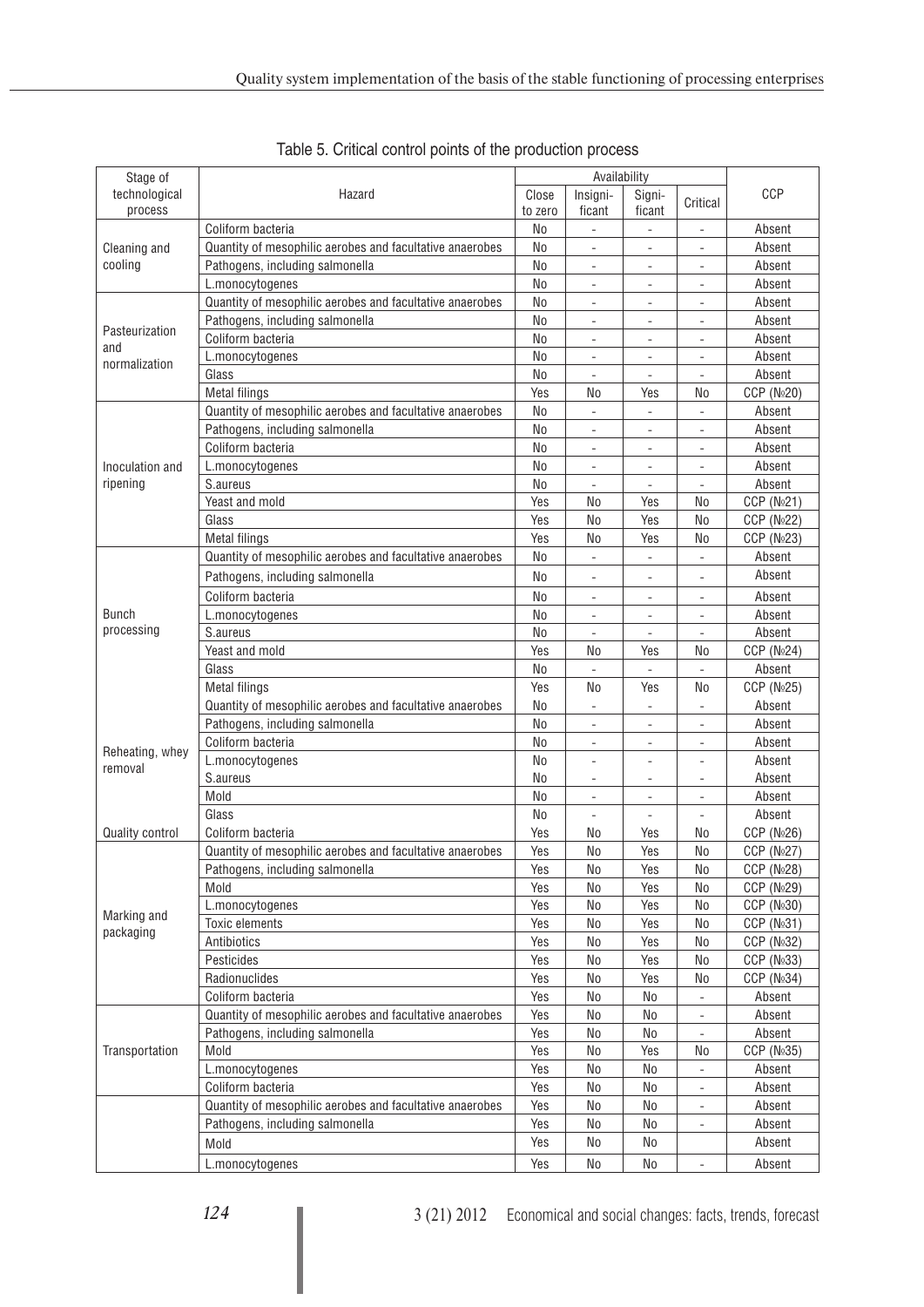### Table 6. Groups of hazards

| Relevant hazard        | The group of relevant hazards                             |
|------------------------|-----------------------------------------------------------|
| Yeast and mold         | 1. Spoilage microorganisms                                |
| Coliform bacteria      | 2. Pathogenic and conditionally pathogenic microorganisms |
| Listeria monocytogenes |                                                           |
| Salmonella             |                                                           |
| Staphylococcus aureus  |                                                           |
| Toxic metals           | 3. Chemical toxicants in the environment                  |
| Pesticides             |                                                           |
| Antibiotics            |                                                           |
| <b>Nitrates</b>        |                                                           |
| Radionuclides          | 4. Radioactive elements                                   |
| Glass, metal filings   | 5. Extraneous impurities                                  |

### Table 7. The competitiveness indicators before the introduction of a quality management system based on the principles of HACCP (in points on a 5-point scale)

| Indicators                   | Curd «Slavic» | Curd «Classic» | Indicator's share, % |
|------------------------------|---------------|----------------|----------------------|
| <b>External qualities</b>    |               |                | 35                   |
| Taste                        |               |                | 20                   |
| Package security             |               |                |                      |
| Market outlet                |               |                | 20                   |
| <b>Enterprise's Prestige</b> |               |                |                      |

## Table 8. The competitiveness indicators after the introduction of a quality management system based on the principles of HACCP (in points on a 5-point scale)

| Indicators                   | Curd "Slavic" | Curd "Classic" | Indicator's share, % |
|------------------------------|---------------|----------------|----------------------|
| <b>External qualities</b>    |               |                | 35                   |
| Taste                        |               |                |                      |
| Package security             |               |                | .b                   |
| Market outlet                |               |                | 20                   |
| <b>Enterprise's Prestige</b> |               |                |                      |

#### Table 9. Plant's costs of the quality system implementation in 2012 – 2014

|                                                                 | 2012                |                  | 2013                               |                  | 2014                     |                  |
|-----------------------------------------------------------------|---------------------|------------------|------------------------------------|------------------|--------------------------|------------------|
| Group of cost                                                   | Amount,<br>thsd.rub | వ్<br>Structure, | $\overline{E}$<br>Amount,<br>thsd. | వ్<br>Structure, | rub.<br>Amount,<br>thsd. | వి<br>Structure, |
| 1. Cost of controlling                                          | 176.30              | 25.5             | 138.53                             | 21.2             | 129.53                   | 20.2             |
| Remuneration of the personnel engaged in monitoring and testing | 160.28              |                  | 125.94                             |                  | 117.75                   |                  |
| The cost of materials                                           | 16.02               |                  | 12.59                              |                  | 11.78                    |                  |
| 2. Internal cost of defective products                          | 254.43              | 36.9             | 206.75                             | 31.8             | 208.25                   | 32.5             |
| The cost of spoiled goods                                       | 254.43              |                  | 206.75                             |                  | 208.25                   |                  |
| 3. External cost of defective products                          | 147.00              | 21.3             | 120.76                             | 18.5             | 88.30                    | 13.8             |
| Remuneration of the personnel engaged in reimbursement          | 17.80               |                  | 14.69                              |                  | 10.77                    |                  |
| Transportation cost                                             | 4.5                 |                  | 2.70                               |                  | 1.80                     |                  |
| Cost price for spoiled goods                                    | 124.70              |                  | 103.37                             |                  | 75.73                    |                  |
| 4. Cost of preventive measures                                  | 112.50              | 16.3             | 185.00                             | 28.4             | 215.00                   | 33.5             |
| Training, consulting, etc.                                      | 112.50              |                  | 185.00                             |                  | 215.00                   |                  |
| <b>Total costs</b>                                              | 690.20              | 100              | 651.04                             | 100              | 641.08                   | 100              |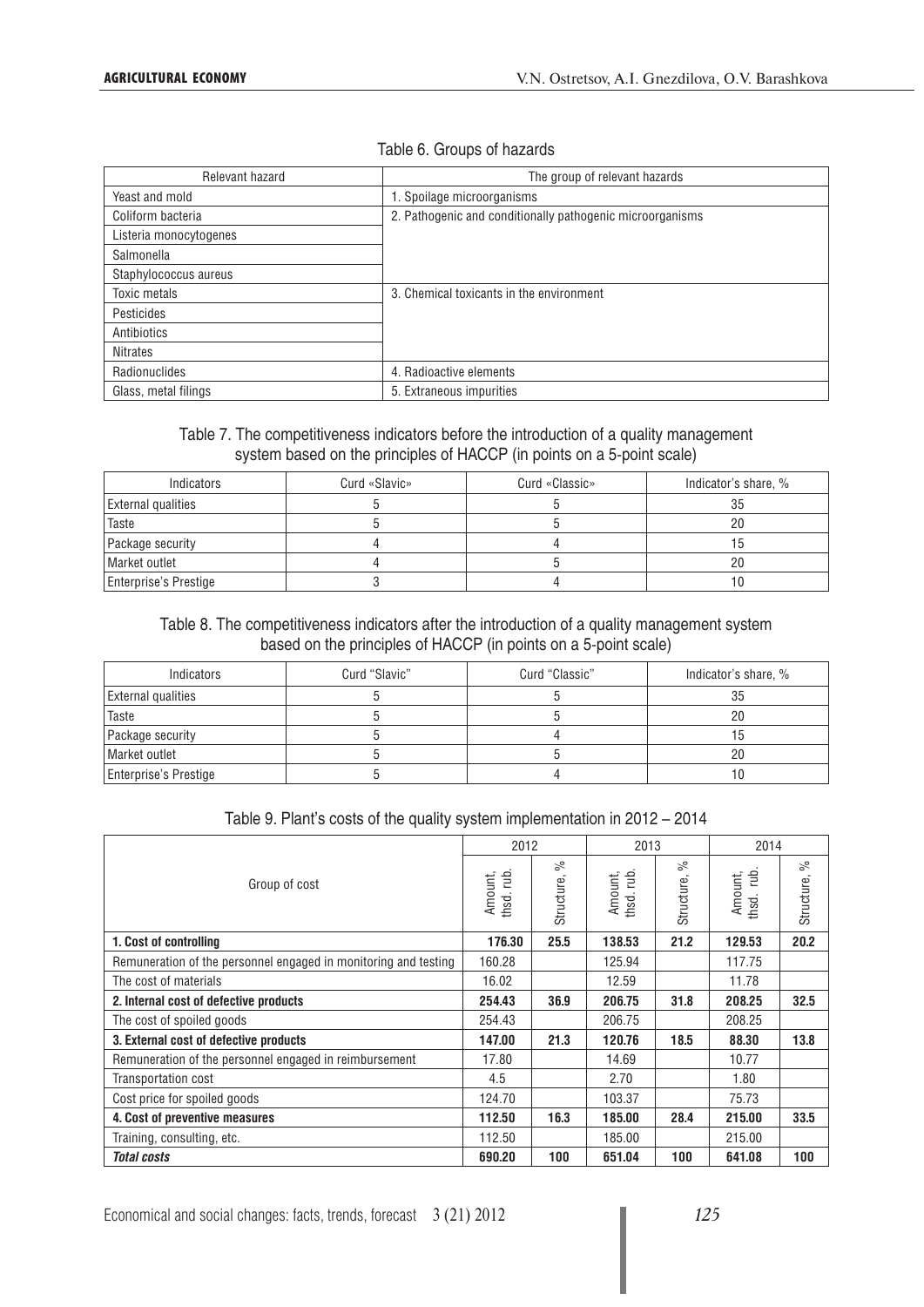

Table 10. Performance indices of CJSC Totma Butter-Making Plan after the introduction of a quality management system

| Index                                 | 2012    | 2013    | 2014    |
|---------------------------------------|---------|---------|---------|
| The volume of production, t           | 250     | 260     | 270     |
| Unit cost, rub.                       | 124     | 127     | 130     |
| Sell price for production unit, rub.  | 139     | 142     | 146     |
| Cost of commercial output, thsd. rub. | 31000   | 33020   | 35100   |
| Sale proceeds, thsd. rub.             | 34750   | 36920   | 39420   |
| Gross profit, thsd. rub.              | 3750    | 3900    | 4320    |
| Implementation costs, thsd. rub.      | 690     | 651     | 641     |
| Financial effect, thsd. rub.          | $+3060$ | $+3249$ | $+3679$ |

products and the cost of controlling, and the main objective of the plant is to guide and coordinate the processes of production.

CJSC Totma Butter-Making Plant will be able to increase the volume of curd production in 2013 and 2014 because this product is competitive and it is in demand *(tab. 10)*.

According to these data, the cost price for curd is rising because the volume of production is increasing. Sale proceeds of these products will increase by 2170 thousand rubles in 2013 as compared with 2012 and by 2500 thousand rubles in 2014 in comparison with 2013.

The growth rate of profit will amount to 104% in 2013 as compared with 2012 and 110.77% in 2014 as compared with 2013.

The effectiveness of quality management is evaluated on the base of profit and profit margins (static values) and the dynamic rate of profit (dynamic values).

Since these values are positive, then the quality management of CJSC Totma Butter-Making Plant can be recognized as effective.

It is obvious that under increasing pressure of regulatory requirements on the food industry, the system similar to HACCP makes business more attractive, increasing its safety and quality standards.

These measures will expand product market of CJSC Totma Butter-Making Plant and, consequently, increase profit that remains at the disposal of the company after the sale of products.